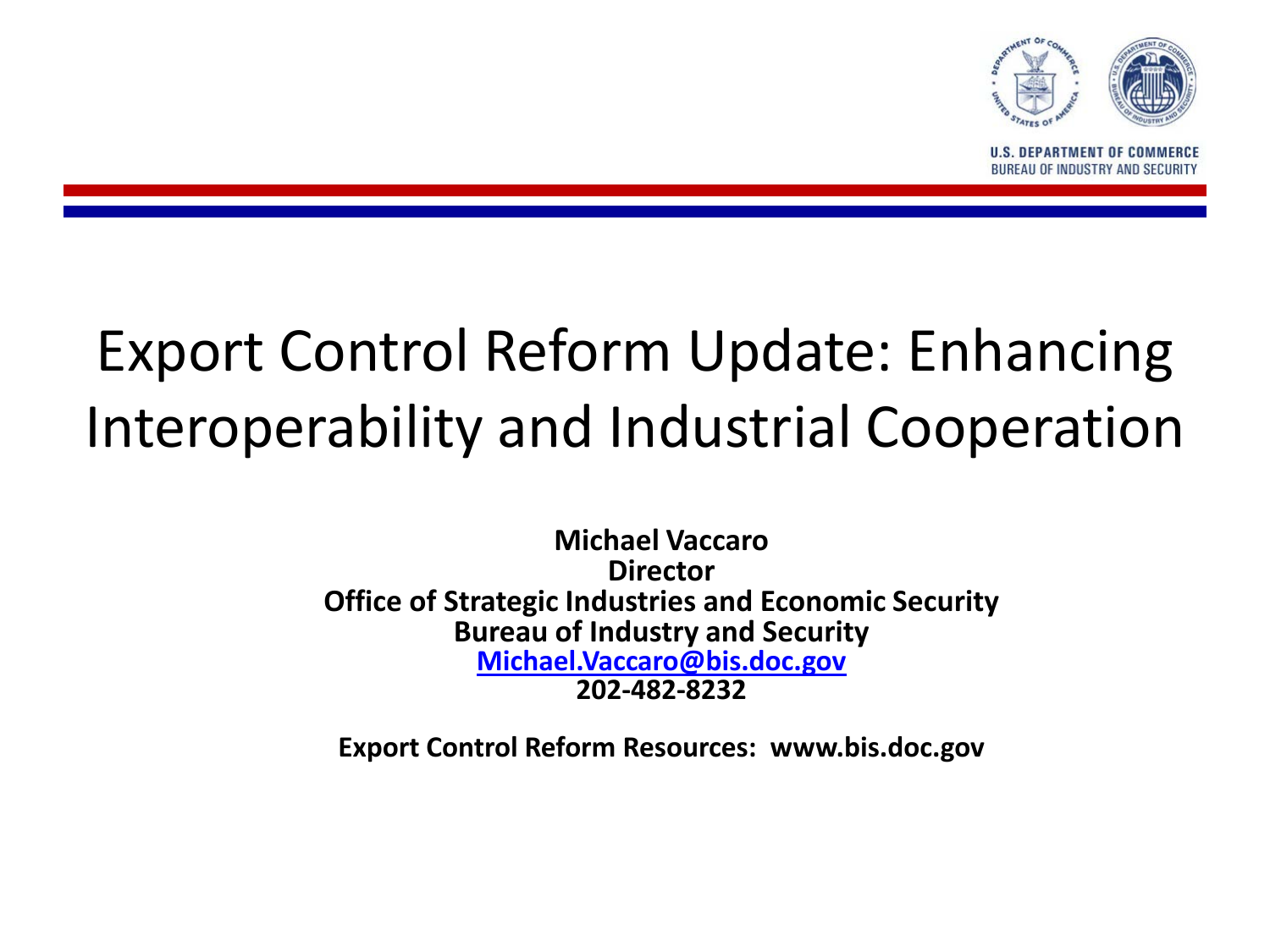



- Our Defense Trade and Industrial Base Mission
- Export Control Reform Update
- Licensing Impact/Trends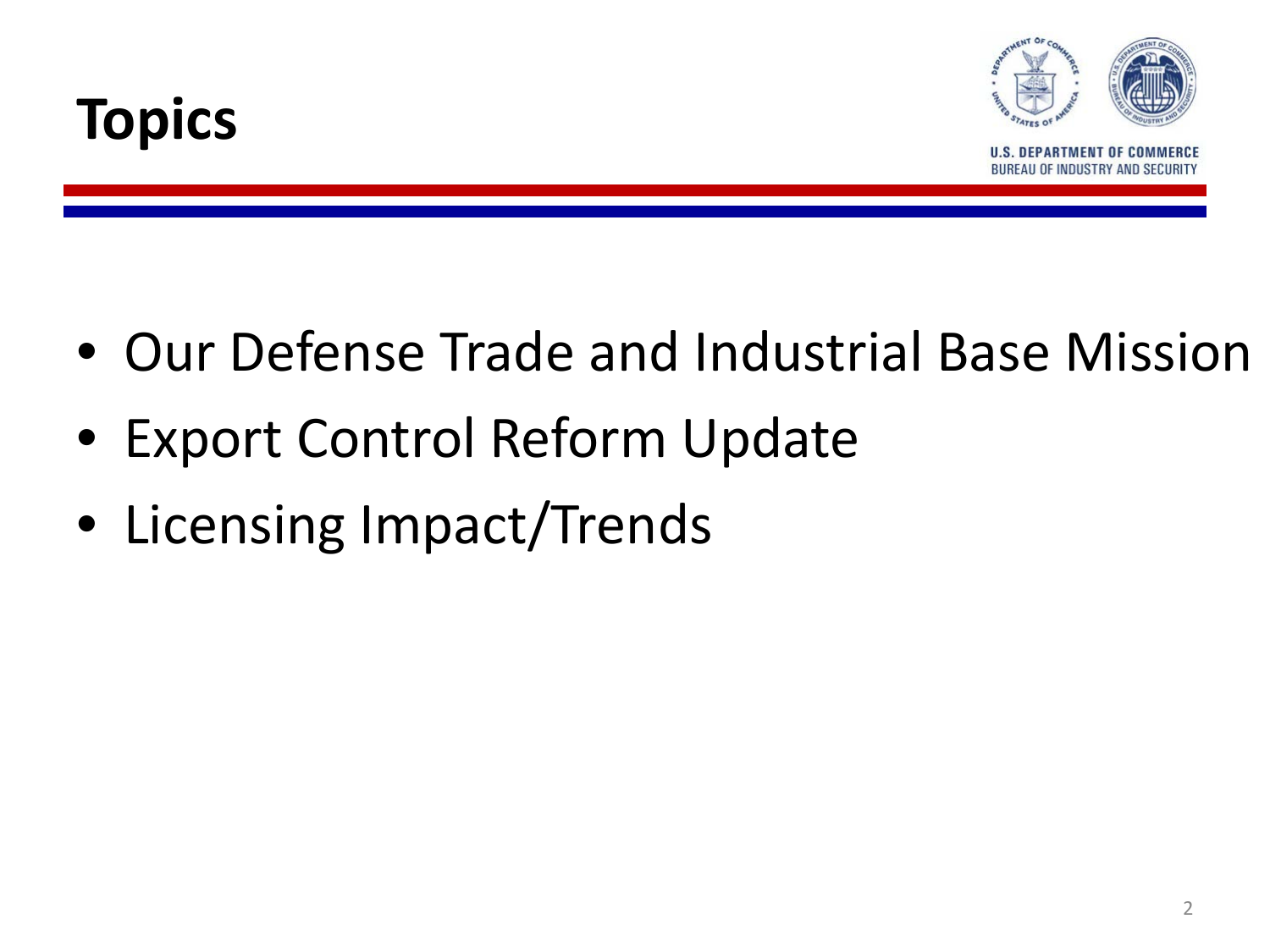

U.S. DEPARTMENT OF COMM **BUREAU OF INDUSTRY AND SECU** 

### **Defense Programs Division**

- Defense Priorities and Allocations System/ Security of Supply
- Emergency Preparedness/Continuity of Operations
- National Defense Stockpile Market Impact Committee
- NATO Industrial Resources and Communications Services Working Group

### **Munitions Control Division**

- 600 Series Policy
- 600 Series Licensing/Classifications/Determinations
- 600 Series Compliance/Outreach

### **Strategic Analysis Division**

- Committee on Foreign Investment in the United States
- Defense Policy (Advocacy, Excess Defense Articles, International Agreements, Offshore FMS/FMF Waivers)
- Offsets in Defense Trade
- NATO International Competitive Bidding Certification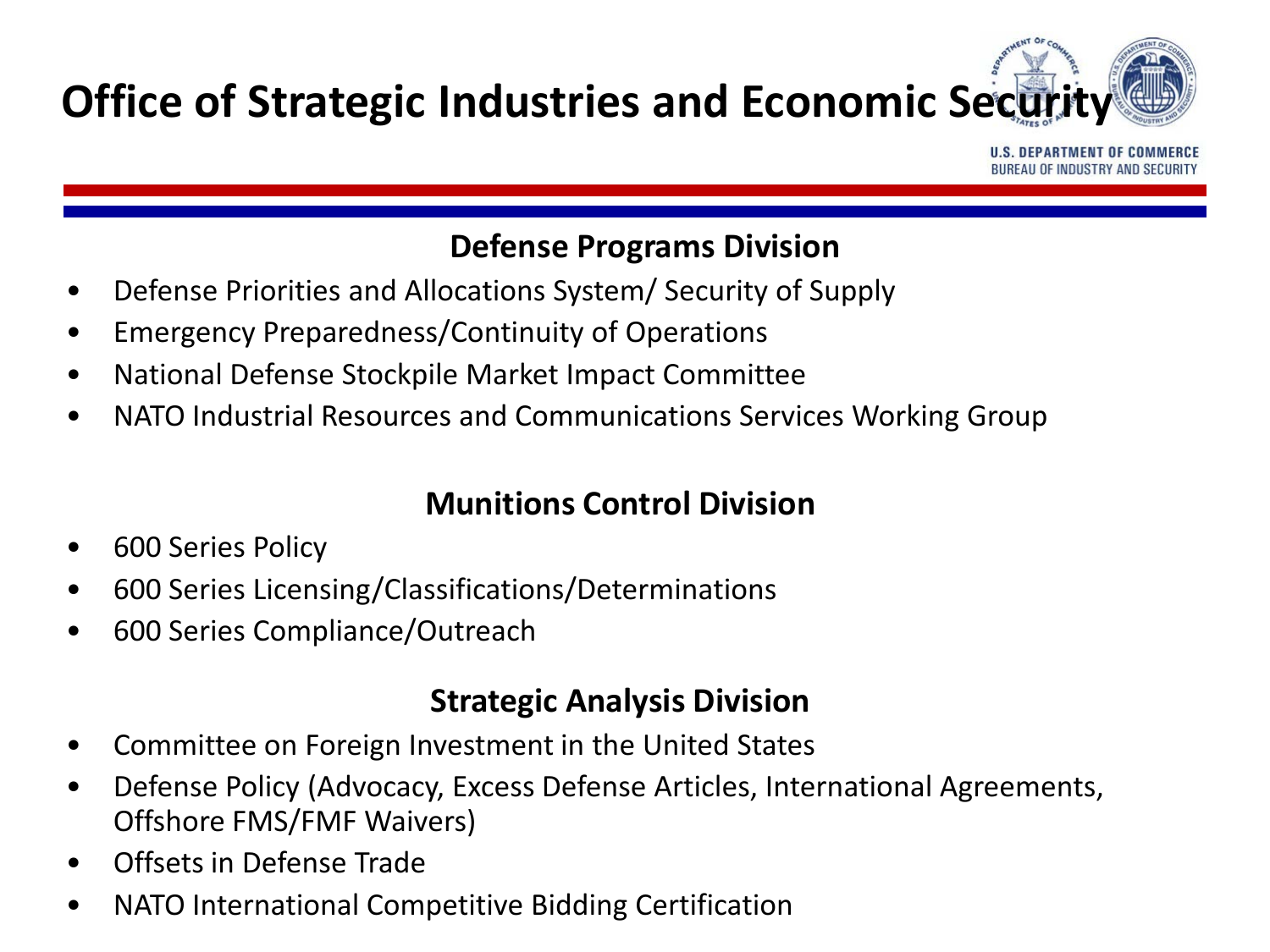# **Primary U.S. Export Control Regulations**

U.S. DEPARTMENT OF COM **BUREAU OF INDUSTRY AND SECUR** 

### **International Traffic in Arms Regulations (ITAR)**

- Administered by U.S. Dept. of State, Directorate of Defense Trade Controls
- 22 C.F.R. Parts 120-130
- Covers **defense articles**  (commodities, software, and technical data) and defense services Export

**Control** 

Refori

### **Export Administration Regulations (EAR)**

- Administered by U.S. Dept. of Commerce, Bureau of Industry and Security
- 15 C.F.R. Parts 730-774
- Historically covered mostly commercial and dual-use commodities, software, and technology; some services related to proliferation
- **Now also includes less-sensitive military items and commercial spacecraft items**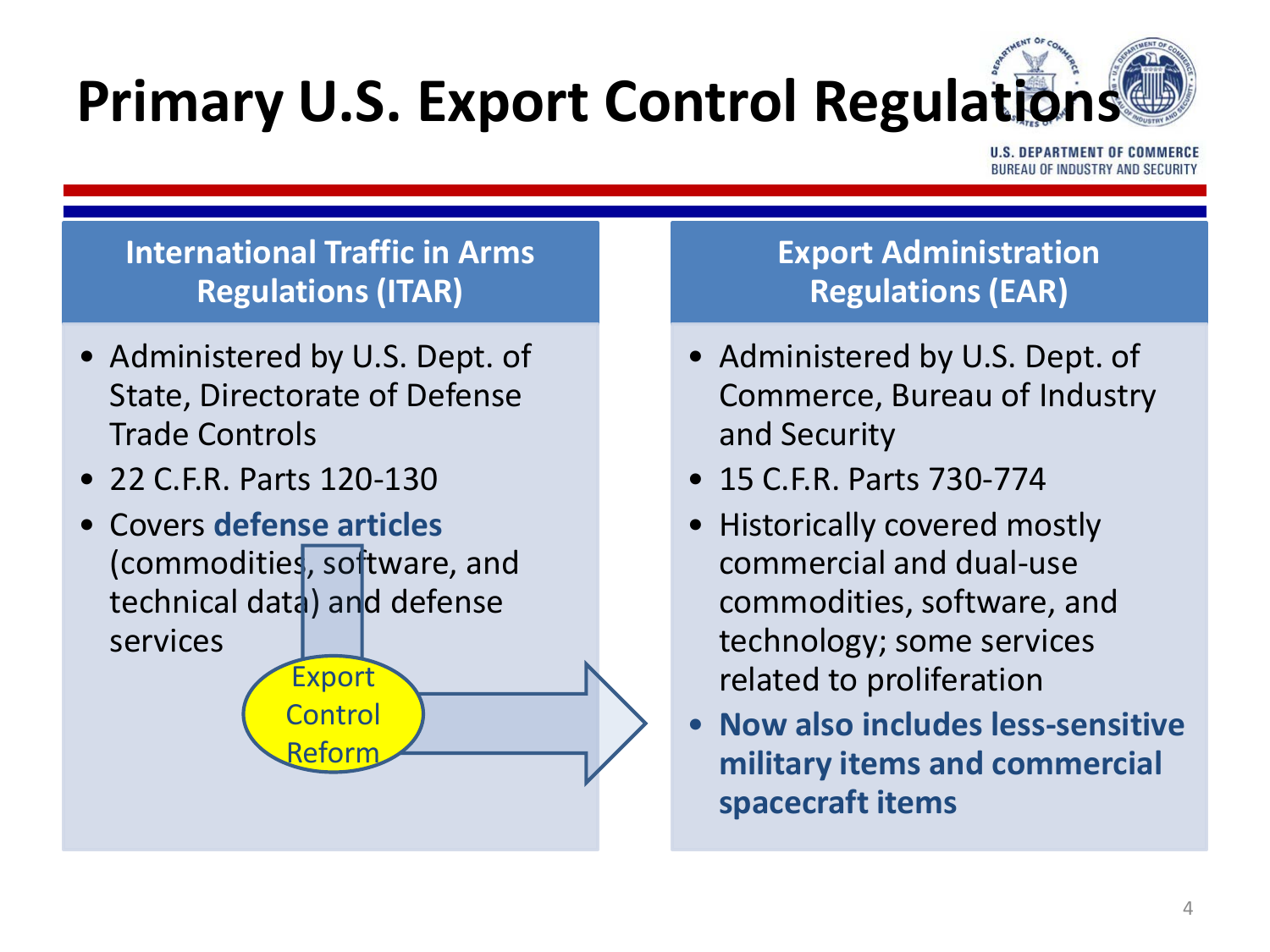# **Primary U.S. Export Control Regulations**

.S. DEPARTMENT OF COMME **BUREAU OF INDUSTRY AND SECURI** 

#### **International Traffic in Arms Regulations (ITAR)**

- U.S. Munitions List (USML)
	- Describes, as specifically as possible, those items providing a critical military or intelligence capability
- Applies to exports, reexports, and retransfers, as well as temporary imports into the U.S.
- "See-through" rule for most U.S.-origin ITAR content incorporated in non-U.S. made item
- License generally always required, regardless of type of item or destination

#### **Export Administration Regulations (EAR)**

- Commerce Control List (CCL)
	- Describes dual-use items (including 9x515 spacecraft items)
	- Describes less-sensitive military items (600 series items)
- Applies to exports and reexports, as well as some in-country transfers; does not apply to temporary imports into the U.S.
- Application of *de minimis* for most U.S.-origin EAR content incorporated in non-U.S. made item
- License required based on four factors: type of item, country of destination, end use, end users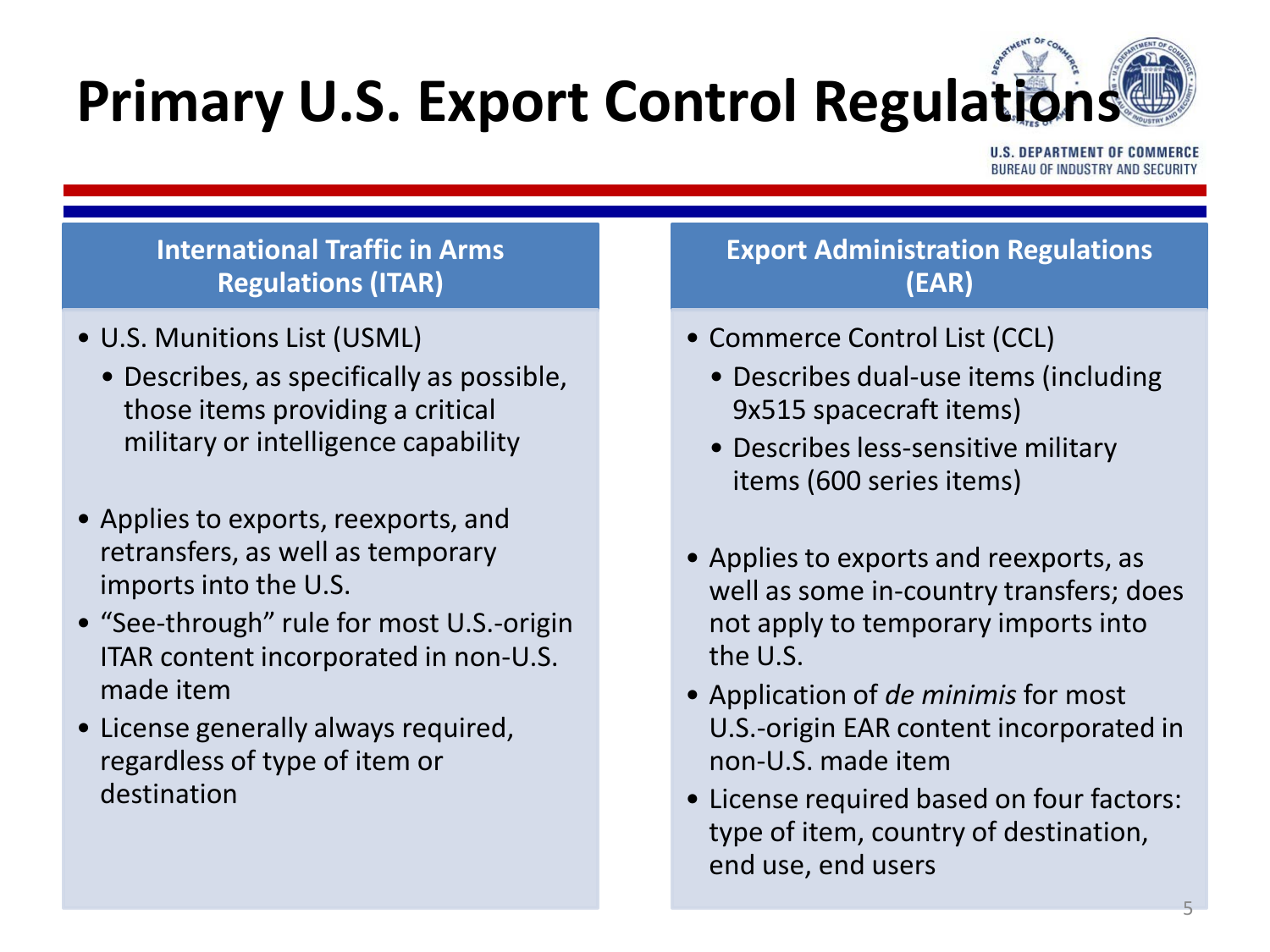### **Status**



**U.S. DEPARTMENT OF COMMERCE BUREAU OF INDUSTRY AND SECURITY** 

| <b>USML Category</b>                | <b>ECCNs</b>   | <b>Status</b>                                                                                                      |
|-------------------------------------|----------------|--------------------------------------------------------------------------------------------------------------------|
| I: Firearms                         | 0x601          | Proposed rule TBD                                                                                                  |
| II: Artillery                       | 0x602          | Proposed rule TBD                                                                                                  |
| III: Ammunition                     | 0x603          | Proposed rule TBD                                                                                                  |
| IV: Launch Vehicles/Missiles        | 0x604<br>9x604 | Final rule Jan. 2, 2014; Effective July, 1, 2014                                                                   |
| V: Explosives/Propellants           | 1x608          | Final rule Jan. 2, 2014; Effective July 1, 2014                                                                    |
| VI: Vessels of War                  | 8x609          | Final rule July 8, 2013; Effective Jan. 6, 2014                                                                    |
| <b>VII: Tanks/Military Vehicles</b> | 0x606          | Final Rule July 8, 2013; Effective Jan. 6, 2014                                                                    |
| <b>VIII: Aircraft</b>               | 9x610          | Final rule Apr. 16, 2013; Effective Oct 15, 2013<br>Proposed Revision Rule Feb. 9 2016, Comments due Mar. 25, 2016 |
| IX: Training Equipment              | 0x614          | Final rule Jan. 2, 2014; Effective July 1, 2014                                                                    |
| X: Personal Protective Equip.       | 1x613          | Final rule Jan. 2, 2014; Effective July 1, 2014                                                                    |
| XI: Electronics                     | 3x611<br>9x620 | Final rule July 1, 2014; Effective Dec. 30, 2014<br>6                                                              |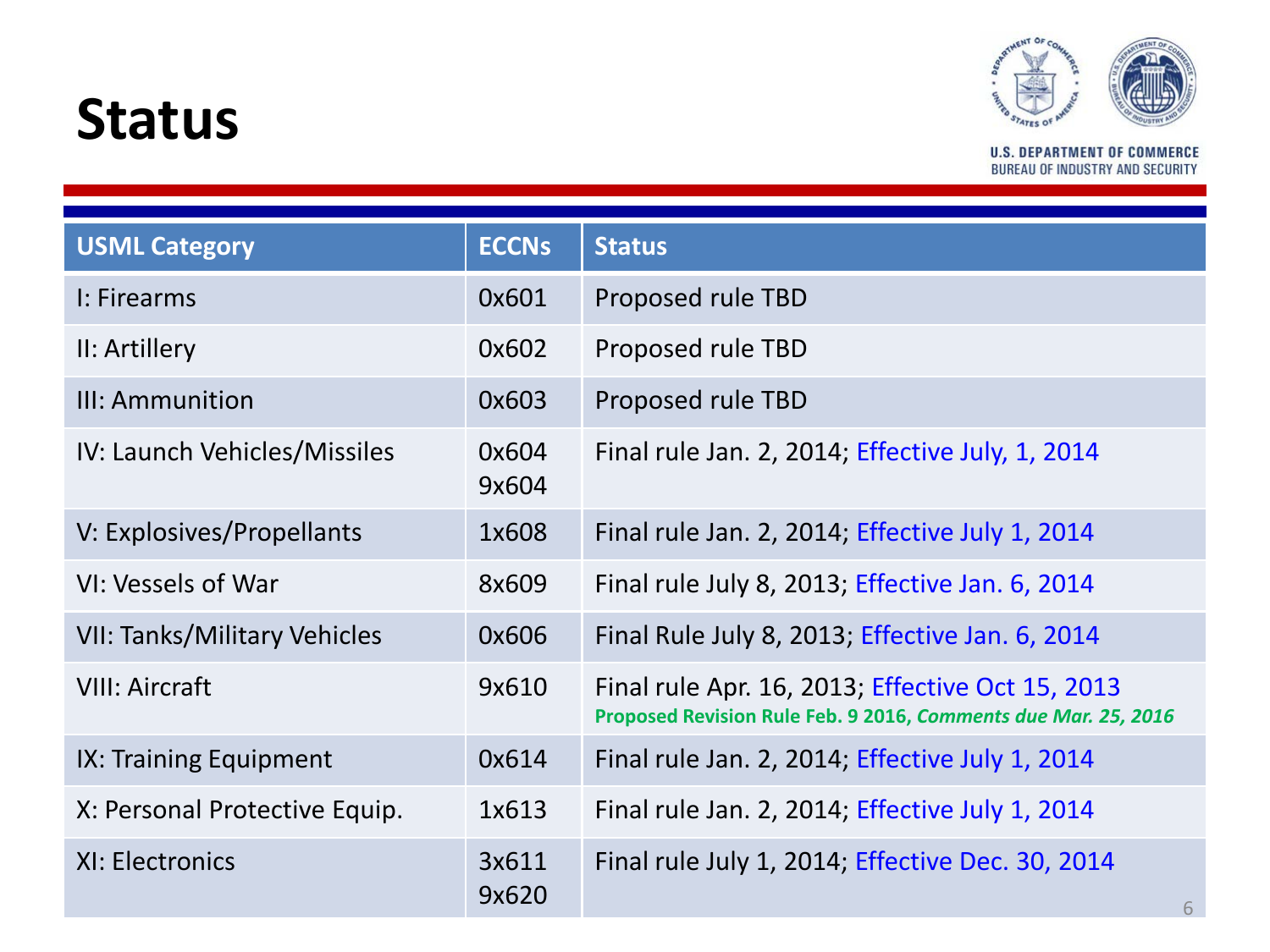### **Status**



**U.S. DEPARTMENT OF COMMERCE BUREAU OF INDUSTRY AND SECURITY** 

| <b>USML Category</b>           | <b>ECCNs</b> | <b>Status</b>                                                                                                                  |  |  |
|--------------------------------|--------------|--------------------------------------------------------------------------------------------------------------------------------|--|--|
| XII: Sensors/Infrared/Lasers   | 7x611        | Second proposed rule Feb. 19, 2016                                                                                             |  |  |
| <b>XIII: Miscellaneous</b>     | 0x617        | Final rule July 8, 2013; Effective Jan. 6, 2014                                                                                |  |  |
| XIV: Toxicological Agents      | 1x607        | Final rule July 28, 2016; Effective Dec. 31, 2016                                                                              |  |  |
| XV: Spacecraft/Satellites      | 9x515        | Interim final rule May 13, 2014<br>Effective June 27, 2014 (for rad-hard ICs)<br>Effective Nov. 10, 2014 (for all other items) |  |  |
| XVI: Nuclear                   | N/A          | Final rule Jan. 2, 2014; Effective July 1, 2014                                                                                |  |  |
| XVII: Classified               | N/A          | Final rule Apr. 16, 2013; Effective Oct 15, 2013                                                                               |  |  |
| XVIII: Directed Energy Weapons | 6x619        | Final rule July 28, 2016; <i>Effective Dec. 31, 2016</i>                                                                       |  |  |
| XIX: Gas Turbine Engines       | 9x619        | Final rule Apr. 16, 2013; Effective Oct 15, 2013<br>Proposed Revision Rule Feb. 9 2016, Comments due Mar. 25, 2016             |  |  |
| XX: Submersible Vessels        | 8x620        | Final rule July 8, 2013; Effective Jan. 6, 2014                                                                                |  |  |
| XXI: Not Enumerated            | N/A          | Final rule Apr. 16, 2013; Effective Oct 15, 2013<br>$\overline{\phantom{0}}$                                                   |  |  |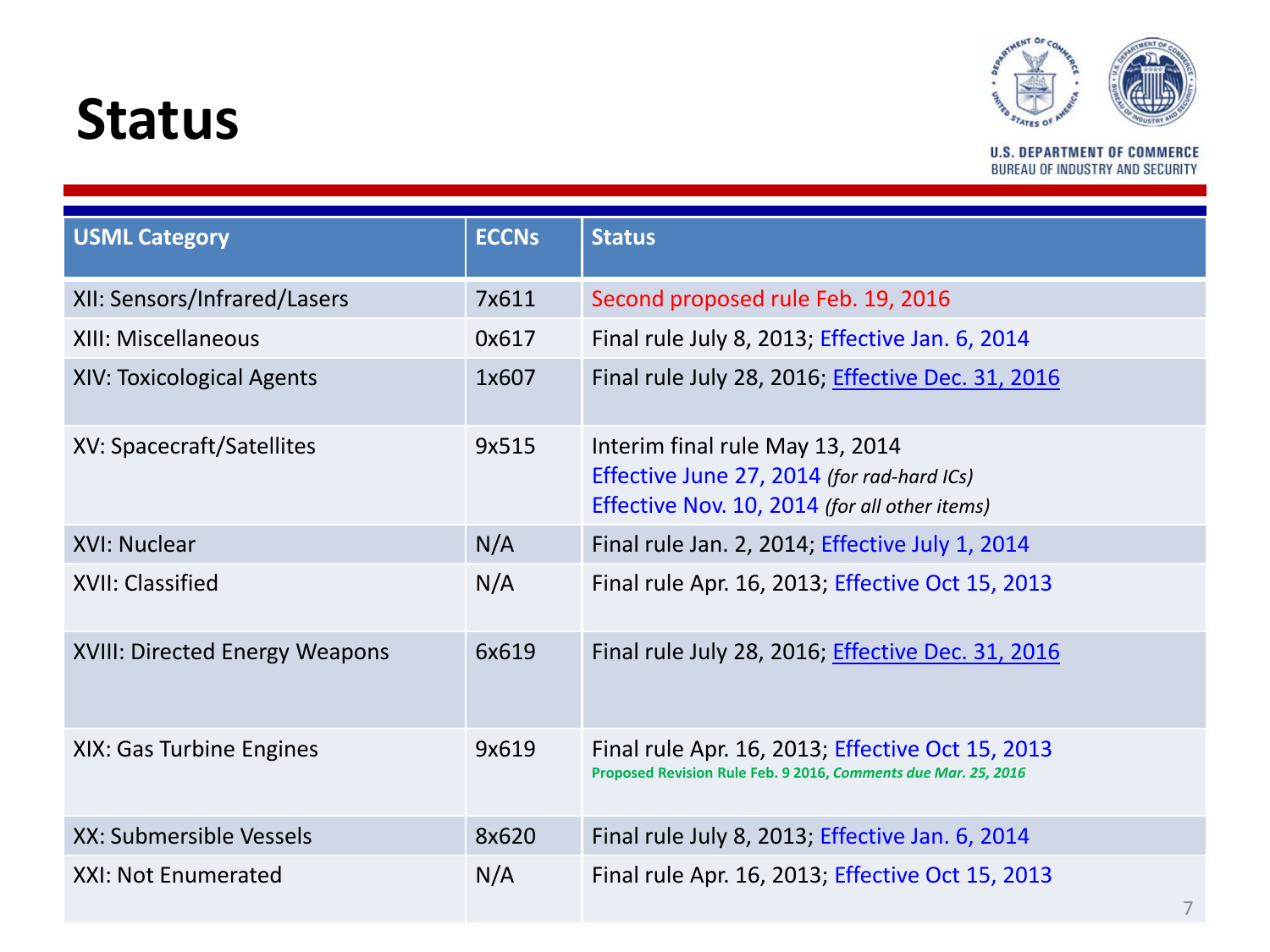# **Enhancing Interoperability/ Industrial Cooperation**



- Most 600 series items require a license to all countries except Canada, **but many are eligible for license exceptions**
- This avoids the need for prior approval from the U.S. Government for transactions of less concern, such as trade with allies **(including South Korea)**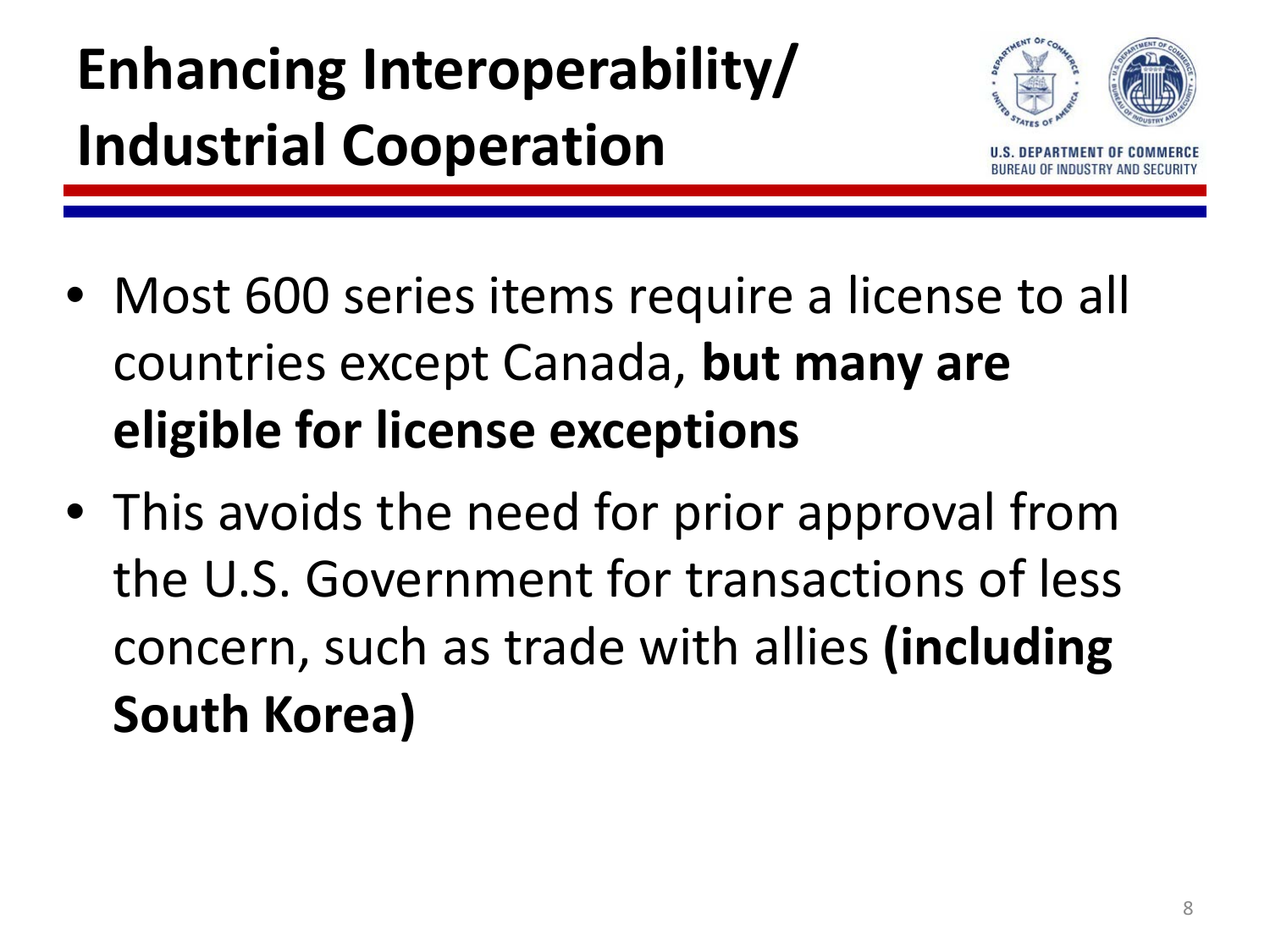# **Enhancing Interoperability/ Industrial Cooperation**



- Most 600 series items eligible for License Exception Strategic Trade Authorization (STA)
- Allows for license-free exports and reexports to 36 countries **(including South Korea)** for ultimate end use by the country's armed forces, police, paramilitary, law enforcement, customs, correctional, fire, or search/rescue agency, or for return to the United States

Online Web Tool, How to Use License Exception STA www.bis.doc.gov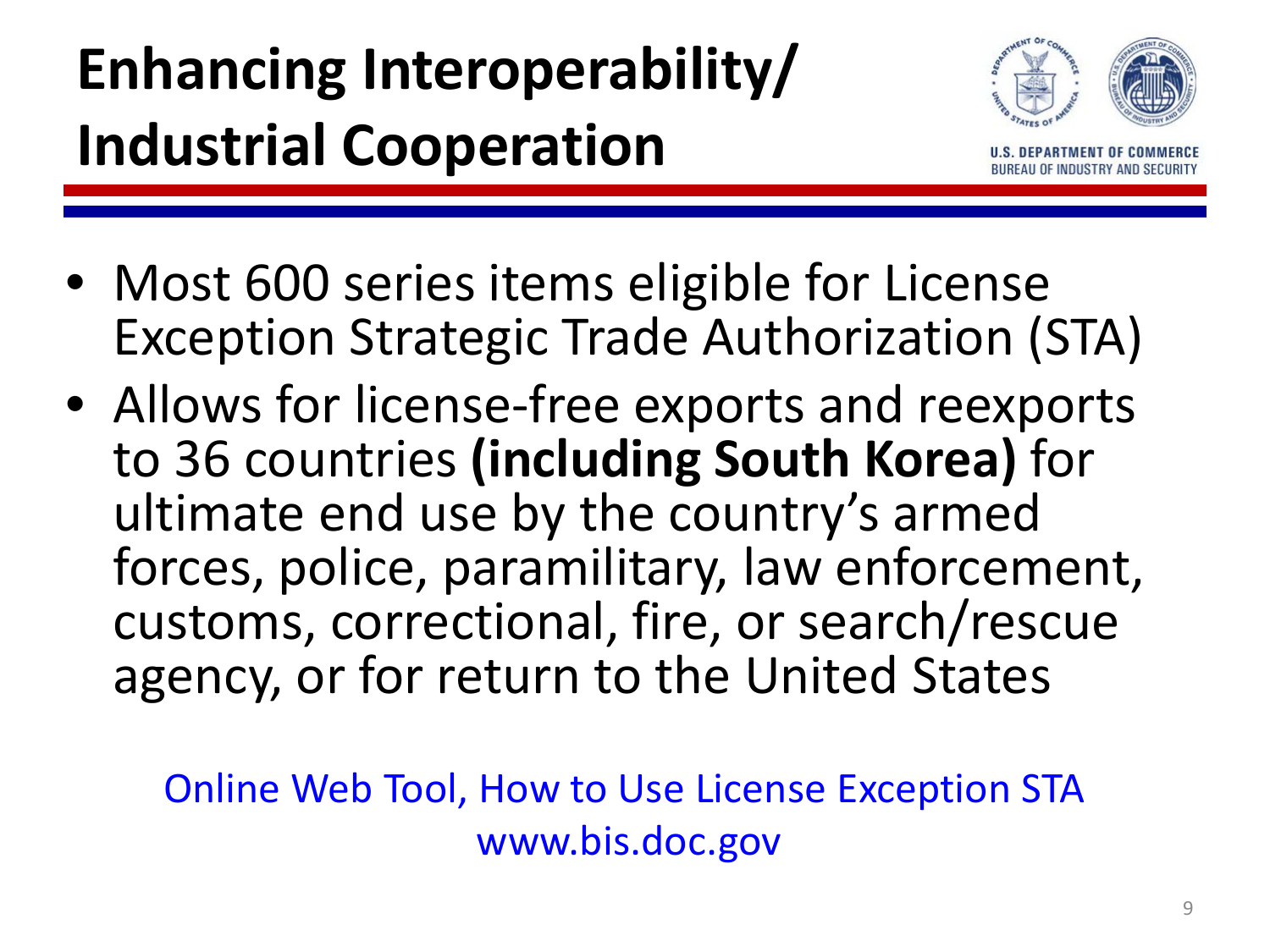

- If a 600 series item needs to be serviced in the U.S., non-U.S. company may ship item without having to alert the U.S. company to obtain a temporary import authorization
- Most 600 series parts/components may be exported under a license exception to replace defective or worn parts/components abroad, as well as to return items serviced in the U.S. to non-U.S. customers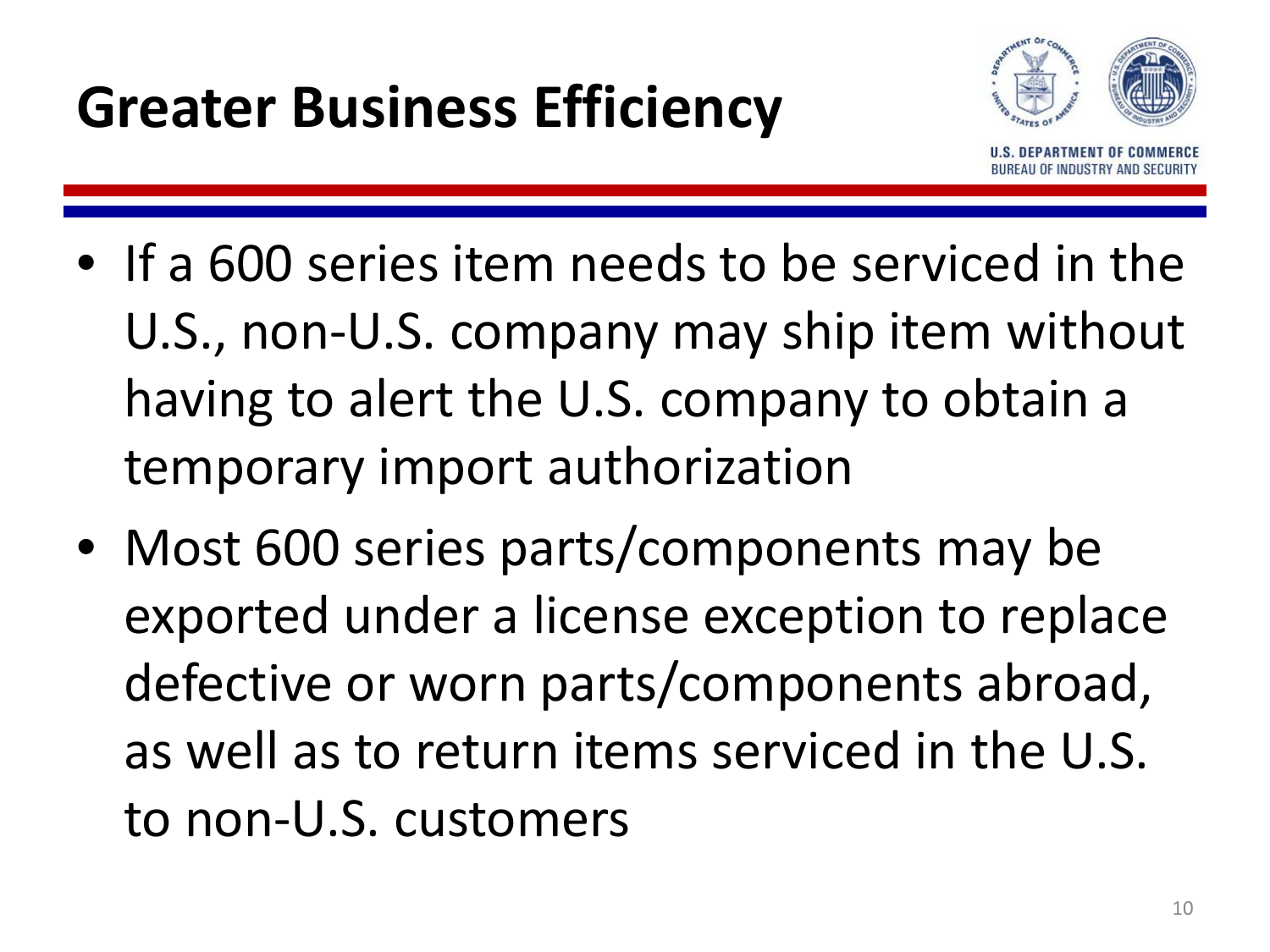

- If a customer requests a sample 600 series commodity, it is possible to export the sample without needing a license. Shipments of most 600 series items valued at \$1,500 or below may be exported under a license exception to many destinations
- If a U.S. reexport license is required, no purchase order is required to be submitted with the application. Companies may anticipate future business opportunities in requesting authorization from the U.S. Government, which reduces need for future licenses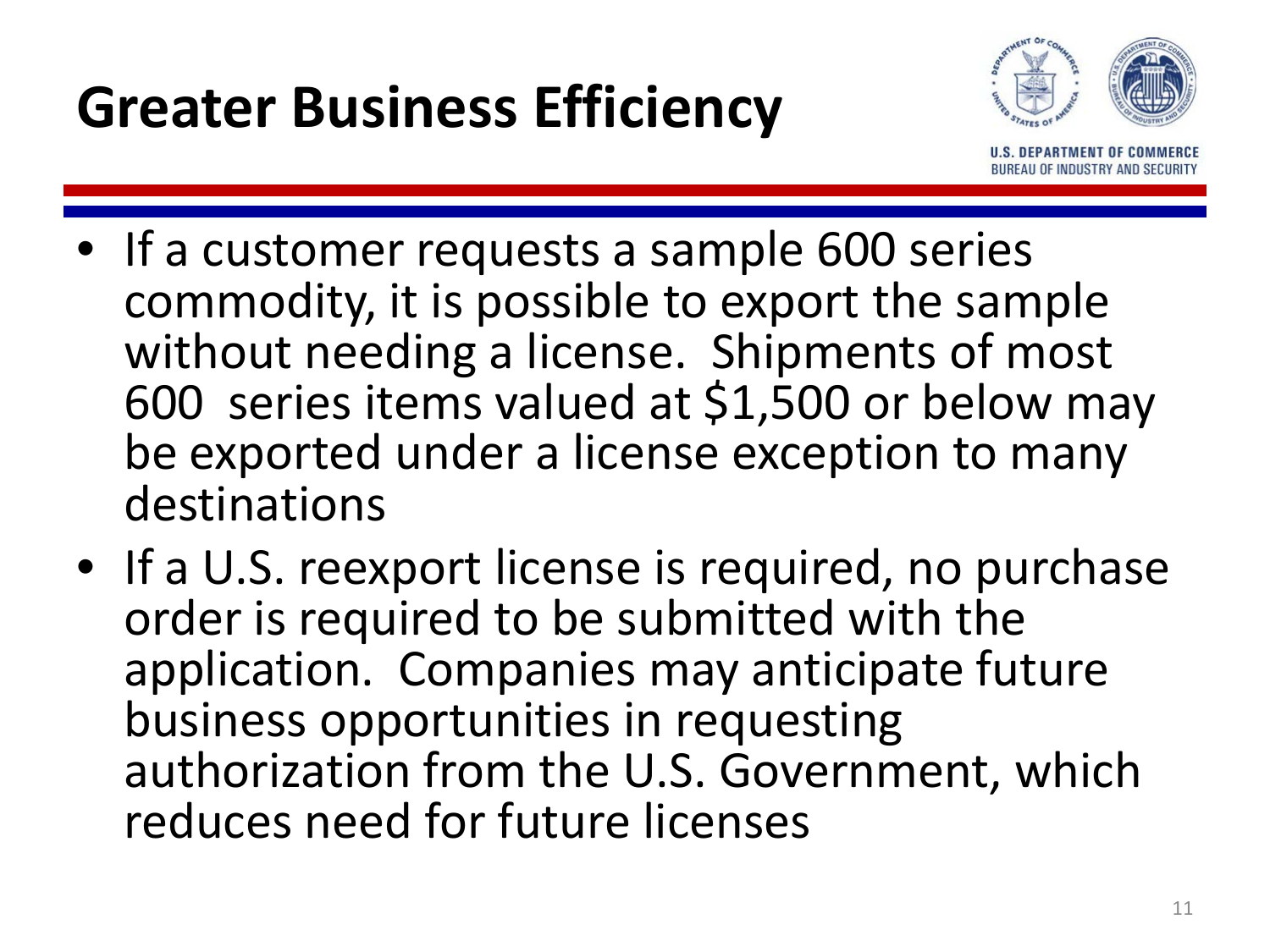# **Applying for a BIS License**



- Free online submission system (SNAP-R); no cost associated with license application
- Default four-year validity period
- May export or reexport to *and* among end users listed on license
- No purchase order required
- No large agreements to draft or lengthy agreement guidelines to follow
- May pre-position applications prior to effective date of applicable final rule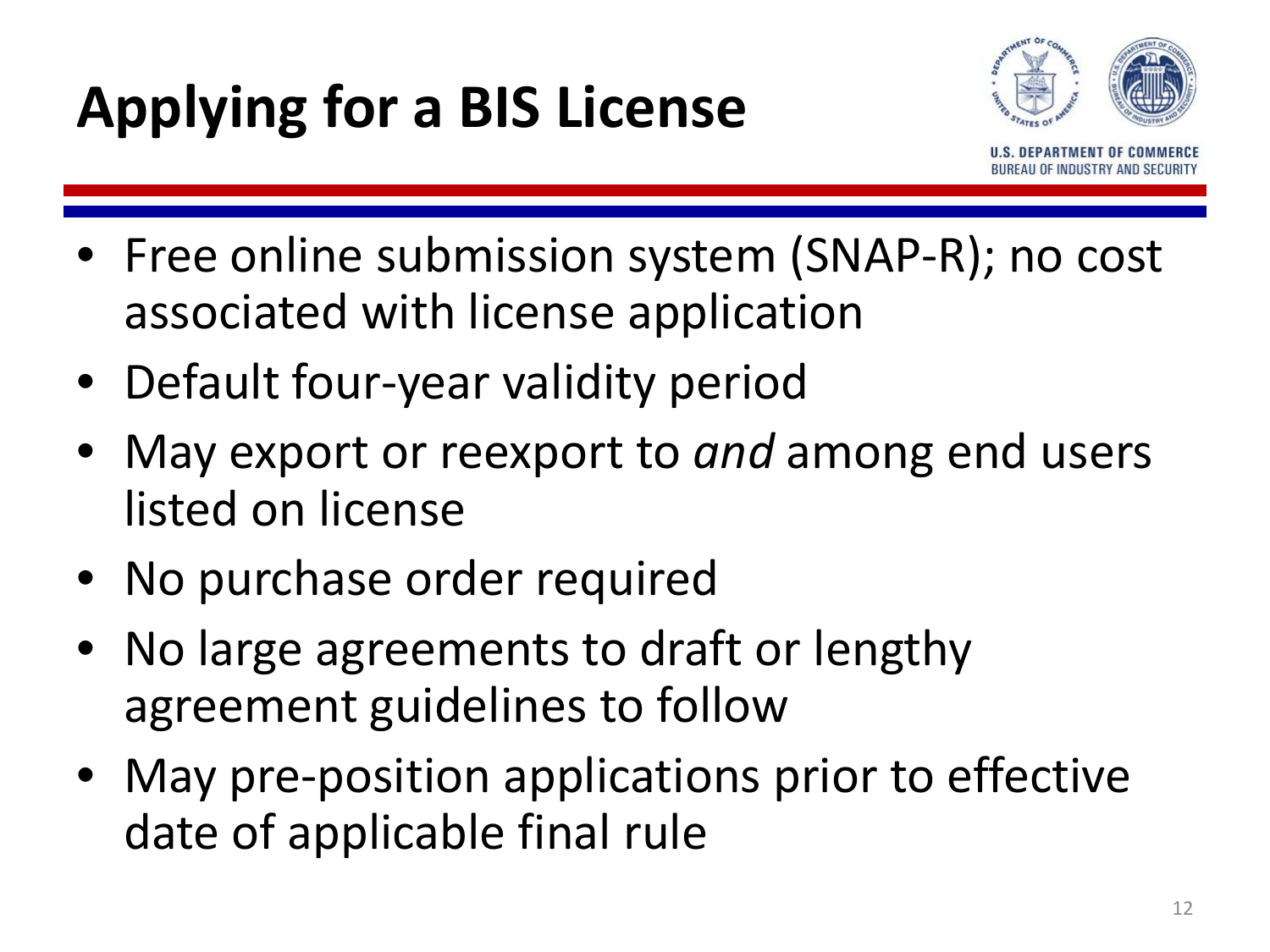### **ECR License Trend Comparison**



**U.S. DEPARTMENT OF COMMERCE** BUREAU OF INDUSTRY AND SECURITY



#### **BIS Average Monthly Applications by ECR Transition Rules** October 15, 2013 to July 31, 2016

#### **DDTC License Trends by ECR Transition Rules** October 15, 2013 to July 31, 2016 **Average Monthly Applications**



#### $\blacksquare$  Average Applications Pre-ECR

Average Applications After-ECR

 $\blacksquare$ % of Decline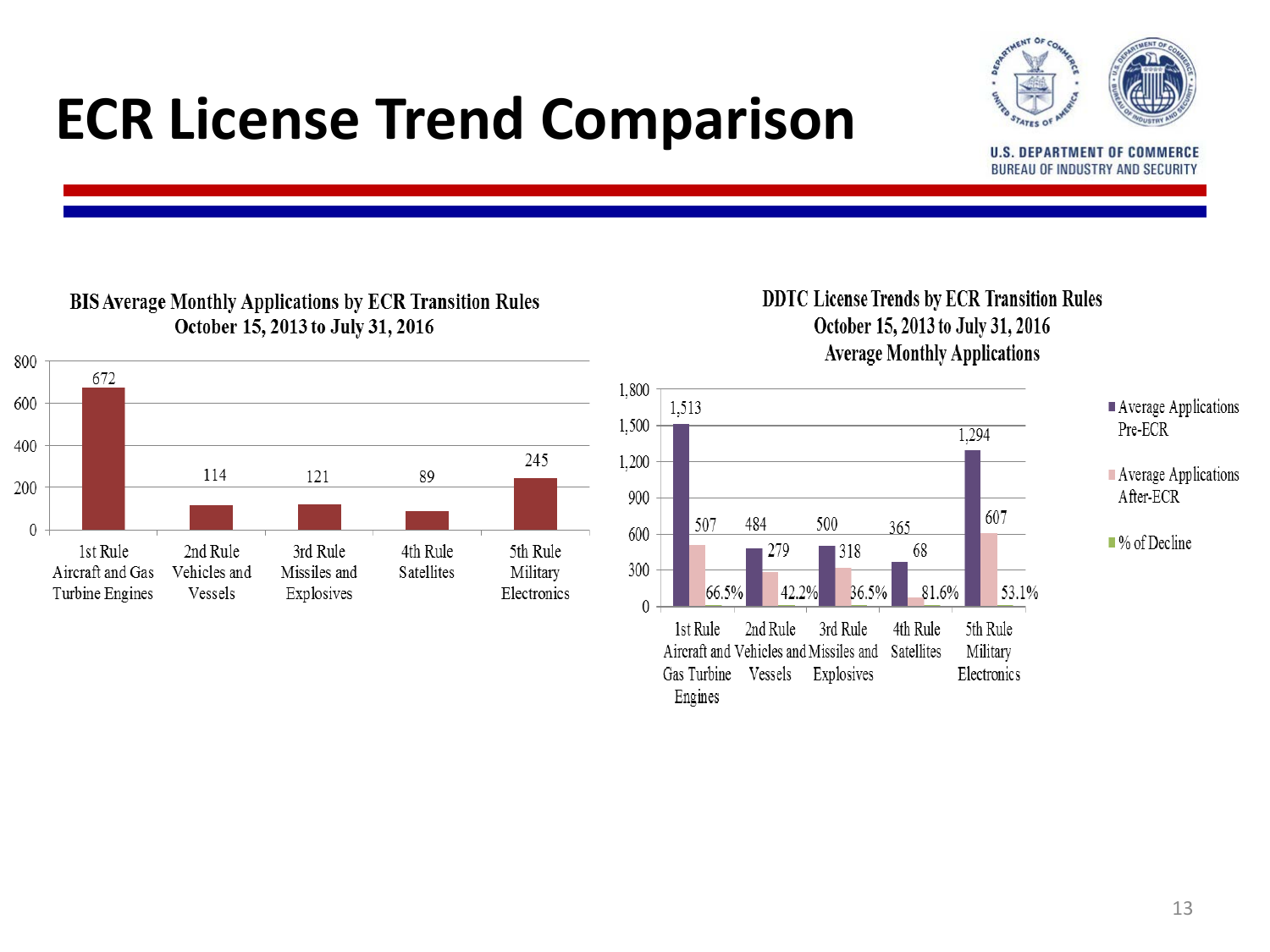### **Leading Destinations**



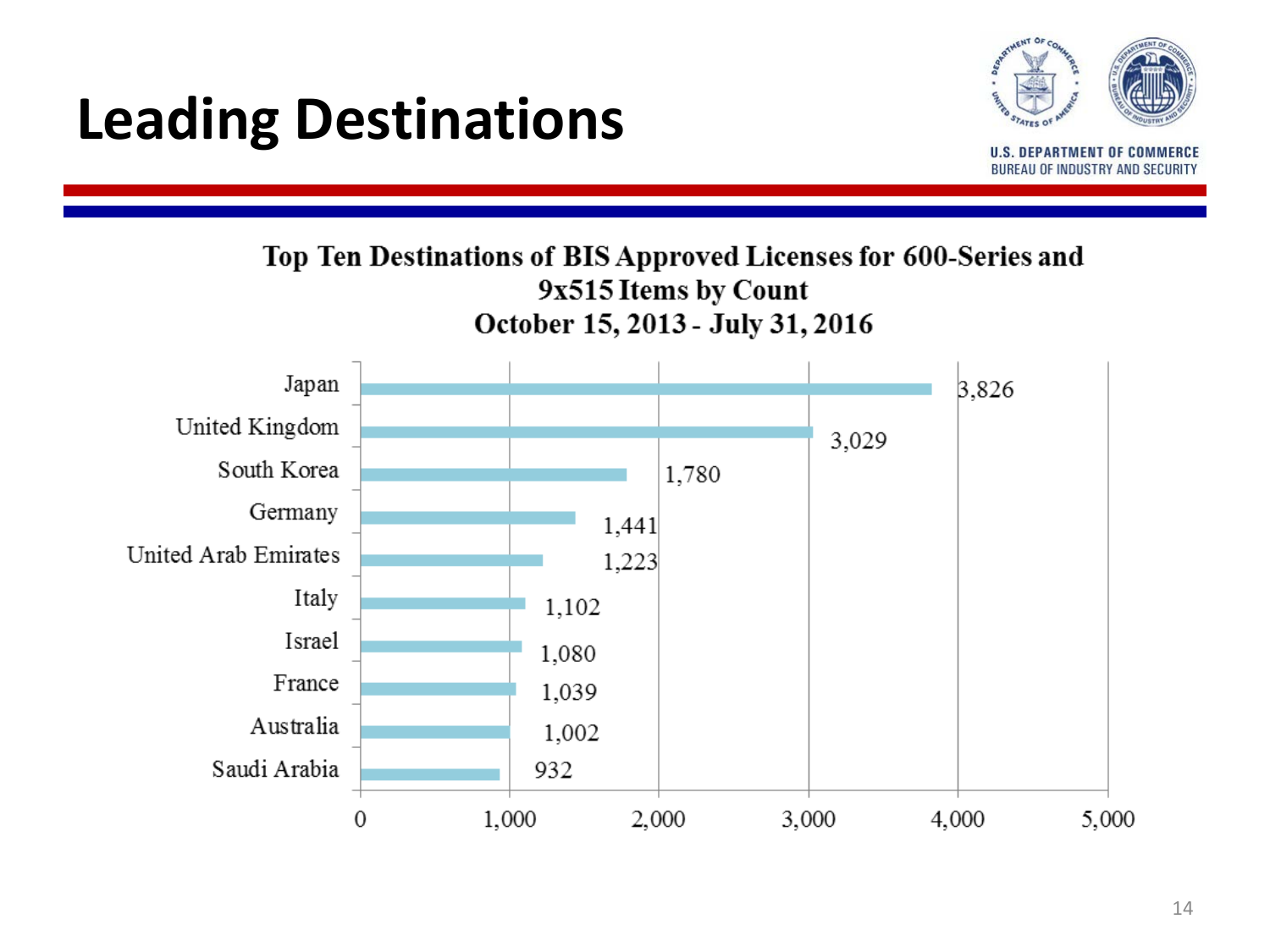## **Top Destinations of ECR Exports**



**U.S. DEPARTMENT OF COMMERCE** BUREAU OF INDUSTRY AND SECURITY

### 600 Series and 9x515 Items (10/2013-7/2016)

| Country                     | % of Total Count | % of Total Value |
|-----------------------------|------------------|------------------|
| Japan                       | 10.2%            | 14.8%            |
| <b>French Guiana</b>        | 0.0%             | 10.0%            |
| Canada                      | 9.1%             | 9.2%             |
| <b>United Kingdom</b>       | 11.0%            | 7.1%             |
| <b>South Korea</b>          | 7.7%             | 6.4%             |
| <b>Mexico</b>               | 4.3%             | 4.1%             |
| France                      | 2.3%             | 3.7%             |
| <b>Israel</b>               | 4.2%             | 3.2%             |
| Germany                     | 4.4%             | 3.1%             |
| <b>United Arab Emirates</b> | 4.0%             | 2.8%             |
| <b>Top Ten/Total</b>        | 57.2%            | 64.6%            |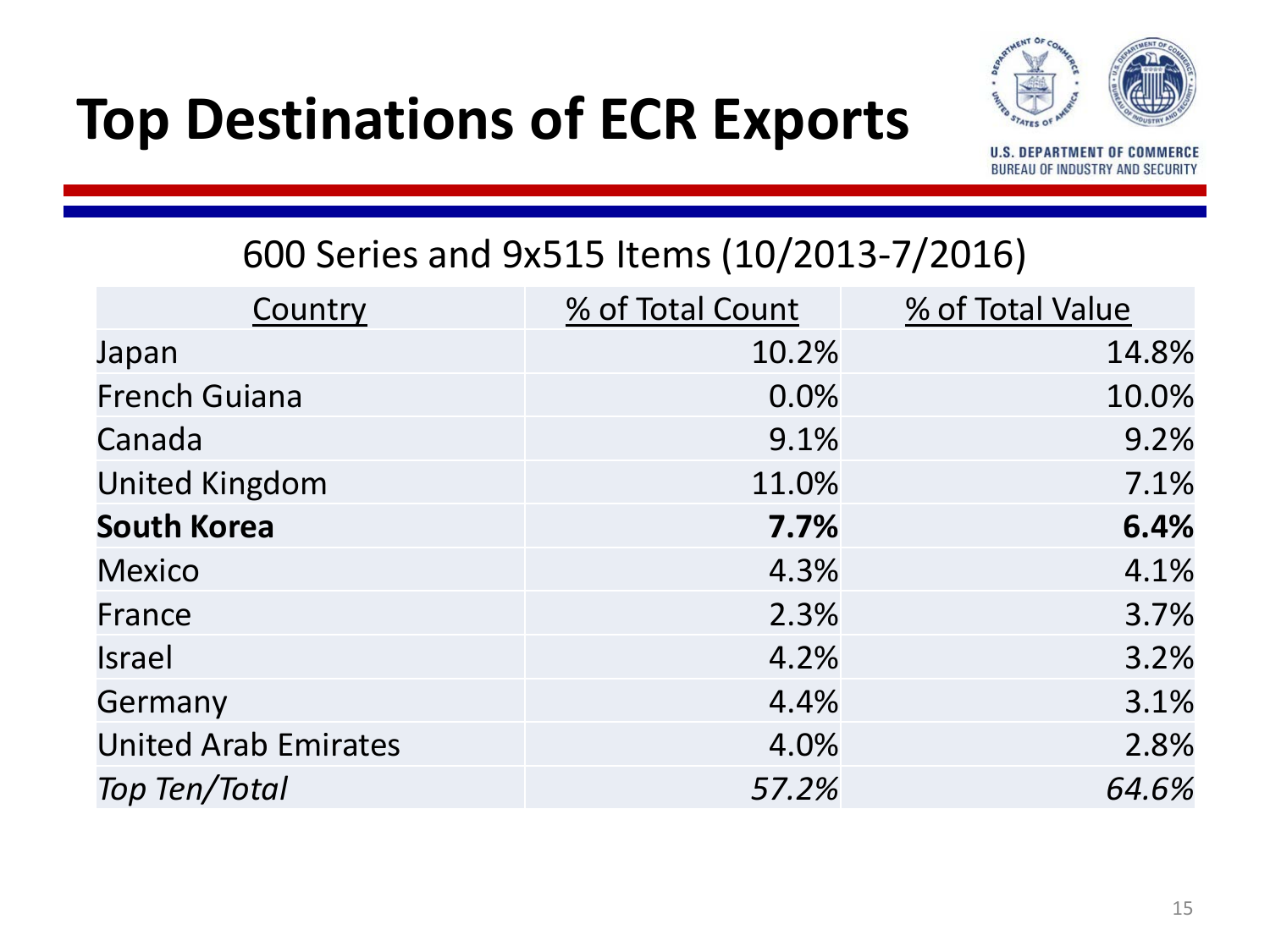### **Exports by Authorization Type**



**U.S. DEPARTMENT OF COMMERCE** BUREAU OF INDUSTRY AND SECURITY

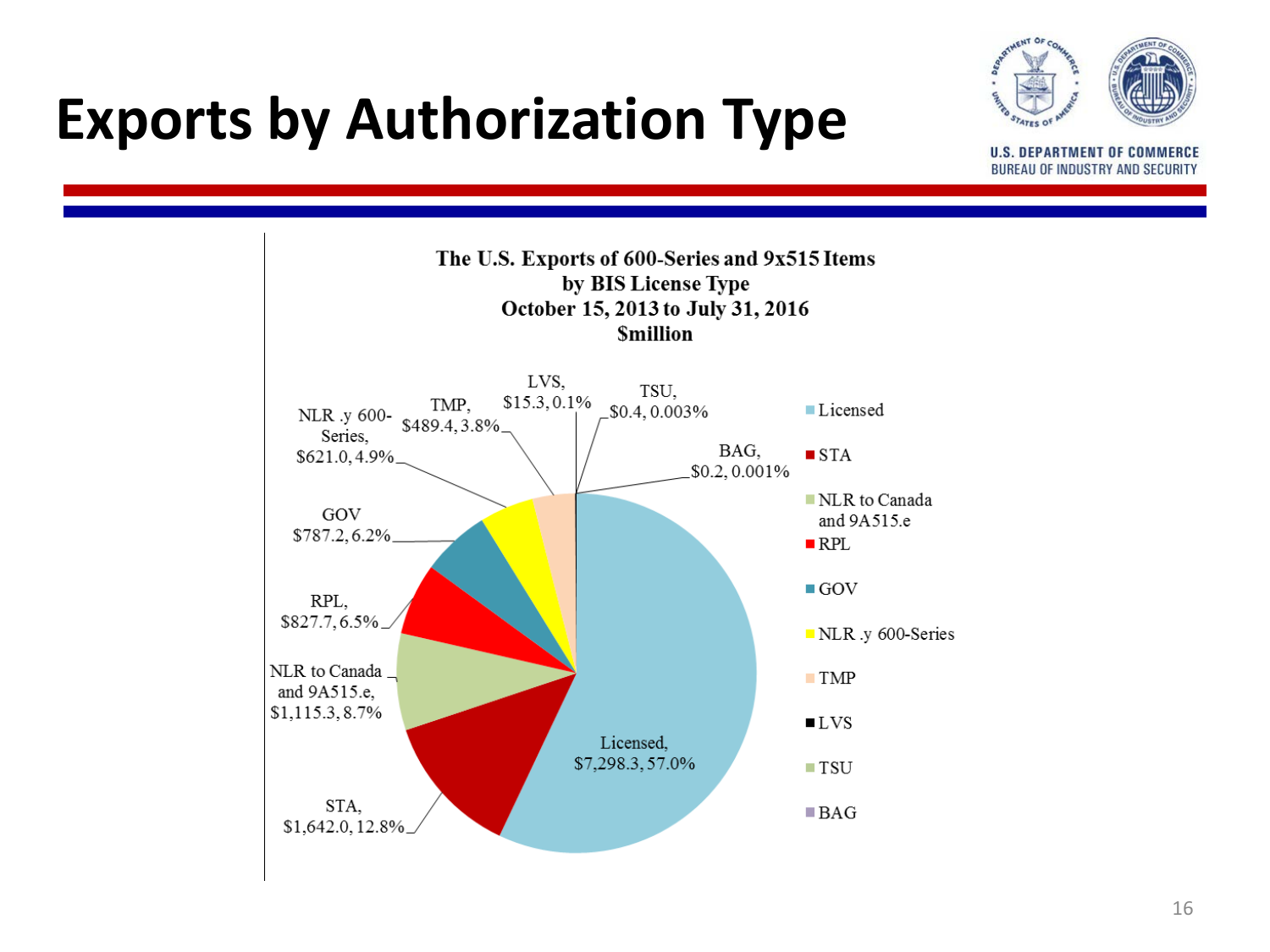



**ARTMENT OF COM** EAU OF INDUSTRY AND SECU

- Online Web Tools
	- Order of Review Decision Tree: Is your item controlled under ITAR or EAR?
	- Is your item "Specially Designed"?
	- License Exception STA
	- –De Minimis and Direct Product Rule
- Webinars

http://www.bis.doc.gov